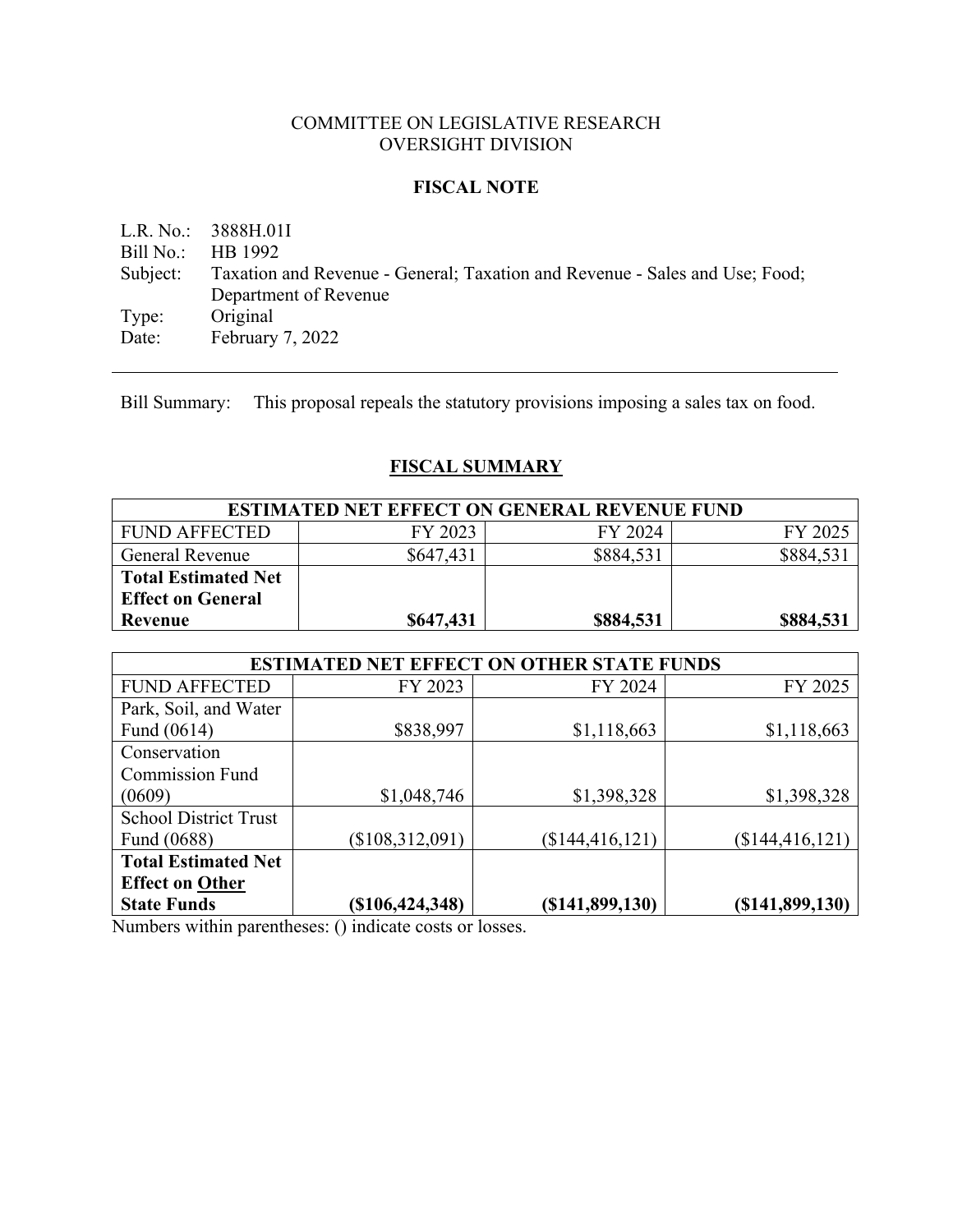L.R. No. 3888H.01I Bill No. HB 1992 Page **2** of **12** February 7, 2022

| <b>ESTIMATED NET EFFECT ON FEDERAL FUNDS</b> |         |         |         |  |
|----------------------------------------------|---------|---------|---------|--|
| <b>FUND AFFECTED</b>                         | FY 2023 | FY 2024 | FY 2025 |  |
|                                              |         |         |         |  |
|                                              |         |         |         |  |
| <b>Total Estimated Net</b>                   |         |         |         |  |
| <b>Effect on All Federal</b>                 |         |         |         |  |
| <b>Funds</b>                                 | \$0     | \$0     | \$0     |  |

| <b>ESTIMATED NET EFFECT ON FULL TIME EQUIVALENT (FTE)</b> |         |         |         |  |
|-----------------------------------------------------------|---------|---------|---------|--|
| <b>FUND AFFECTED</b>                                      | FY 2023 | FY 2024 | FY 2025 |  |
|                                                           |         |         |         |  |
|                                                           |         |         |         |  |
| <b>Total Estimated Net</b>                                |         |         |         |  |
| <b>Effect on FTE</b>                                      |         |         |         |  |

- ☒ Estimated Net Effect (expenditures or reduced revenues) expected to exceed \$250,000 in any of the three fiscal years after implementation of the act or at full implementation of the act.
- $\Box$  Estimated Net Effect (savings or increased revenues) expected to exceed \$250,000 in any of the three fiscal years after implementation of the act or at full implementation of the act.

| <b>ESTIMATED NET EFFECT ON LOCAL FUNDS</b>                              |  |  |  |  |  |
|-------------------------------------------------------------------------|--|--|--|--|--|
| FY 2023<br>FY 2024<br><b>FUND AFFECTED</b><br>FY 2025                   |  |  |  |  |  |
|                                                                         |  |  |  |  |  |
| \$93,728,211<br>\$93,728,211<br>\$70,296,159<br><b>Local Government</b> |  |  |  |  |  |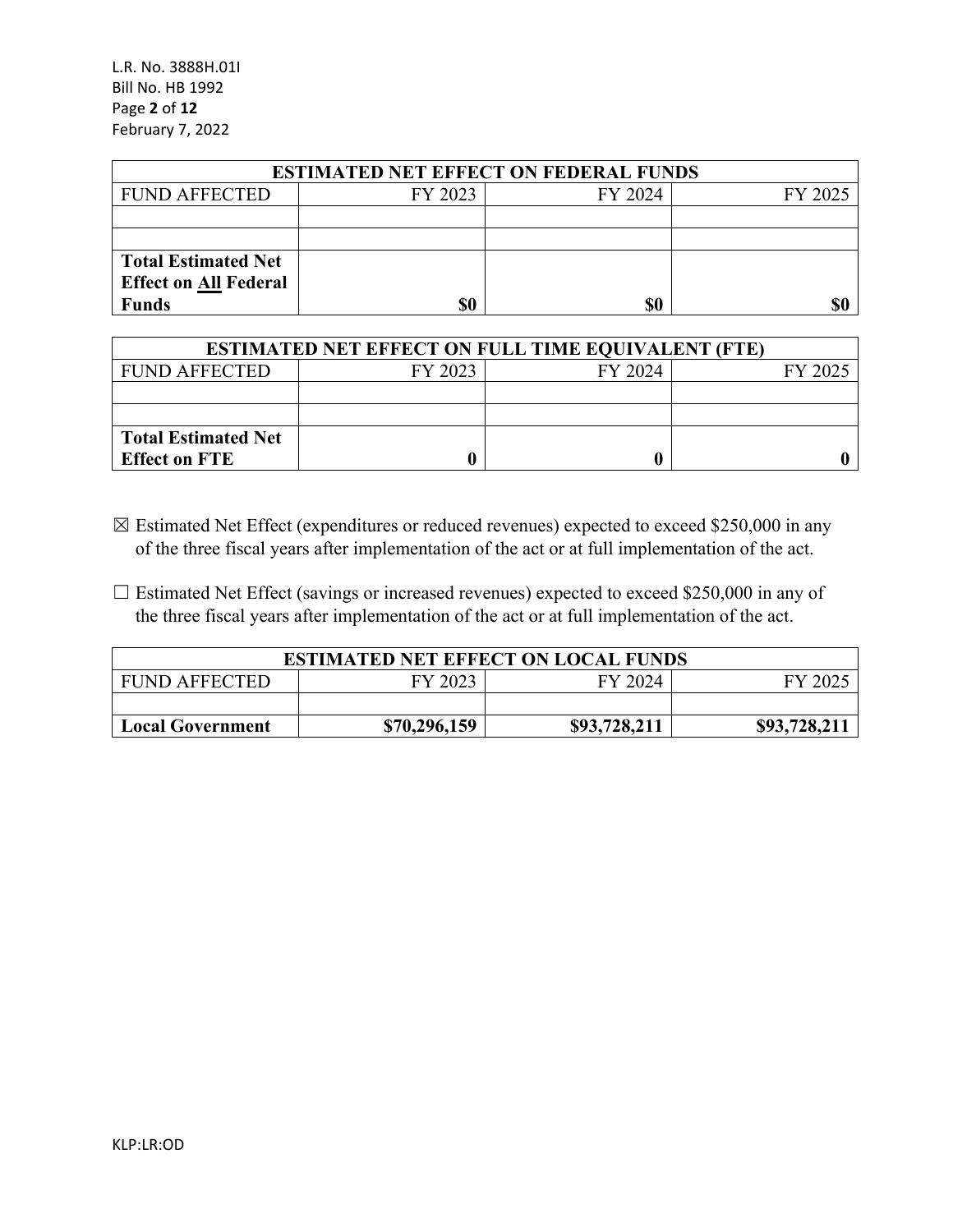L.R. No. 3888H.01I Bill No. HB 1992 Page **3** of **12** February 7, 2022

### **FISCAL ANALYSIS**

#### ASSUMPTION

Officials from the **Office of Administration - Budget and Planning (B&P)** note this proposal will not impact the calculation under Article X, Section 18(e).

#### **Section 144.014 Sales Tax Exemption**

Officials from the **Department of Revenue (DOR)** state food is defined in statutes as items that can be purchased with food stamps. The current state sales tax rate on food is 1.225%. The state sales tax rate on food includes .225% that is distributed to the Conservation Commission and DNR's Park, Soil & Water Funds. This .225% is constitutionally created and is not impacted by this proposal.

DOR notes Section 144.014 besides defining food, established a 1% sales tax on food that is to be distributed to the School District Trust Fund. This proposal removes that 1% state sales tax that is distributed to the School District Trust Fund.

DOR notes that in FY 2021 there was \$14,441,612,081 in taxable sales on food. Since this proposal would go into effect on August 28, 2022 and the sales tax is distributed 1 month behind collections, this will result in a loss in FY 2023 of 9 months. Removing the 1% rate would result in a loss of the following:

|           |       | 9 Months (FY 2023) | Full FY $(FY24+)$ |
|-----------|-------|--------------------|-------------------|
| Education | $1\%$ | (\$108,312,091)    | (S144, 416, 121)  |

Officials from the **Office of Administration - Budget and Planning (B&P)** note this section would exempt food from the 1% sales tax that is deposited into the School District Trust Fund (SDTF). B&P notes that "food" is defined as items that may be purchased with the Federal Food Stamp Program. B&P further notes that the federal food stamps program was replaced with the Supplemental Nutrition Assistance Program (SNAP). Therefore, this proposal will not impact the taxability of non-SNAP qualified items.

B&P notes that currently the state tax rate on SNAP qualified food is 1.225%; with 1% going to the SDTF, 0.125% going to Conservation, and 0.1% going to the Parks, Soil and Water Funds. This proposal will not impact the remaining 0.225% state tax (1.225% - 1%) nor will it eliminate local sales tax on food.

In FY21, there were \$14,441,612,081 in taxable food sales within Missouri. B&P estimates that approximately \$144,416,121 in food related sales taxes was distributed to the School District Trust Fund.

KLP:LR:OD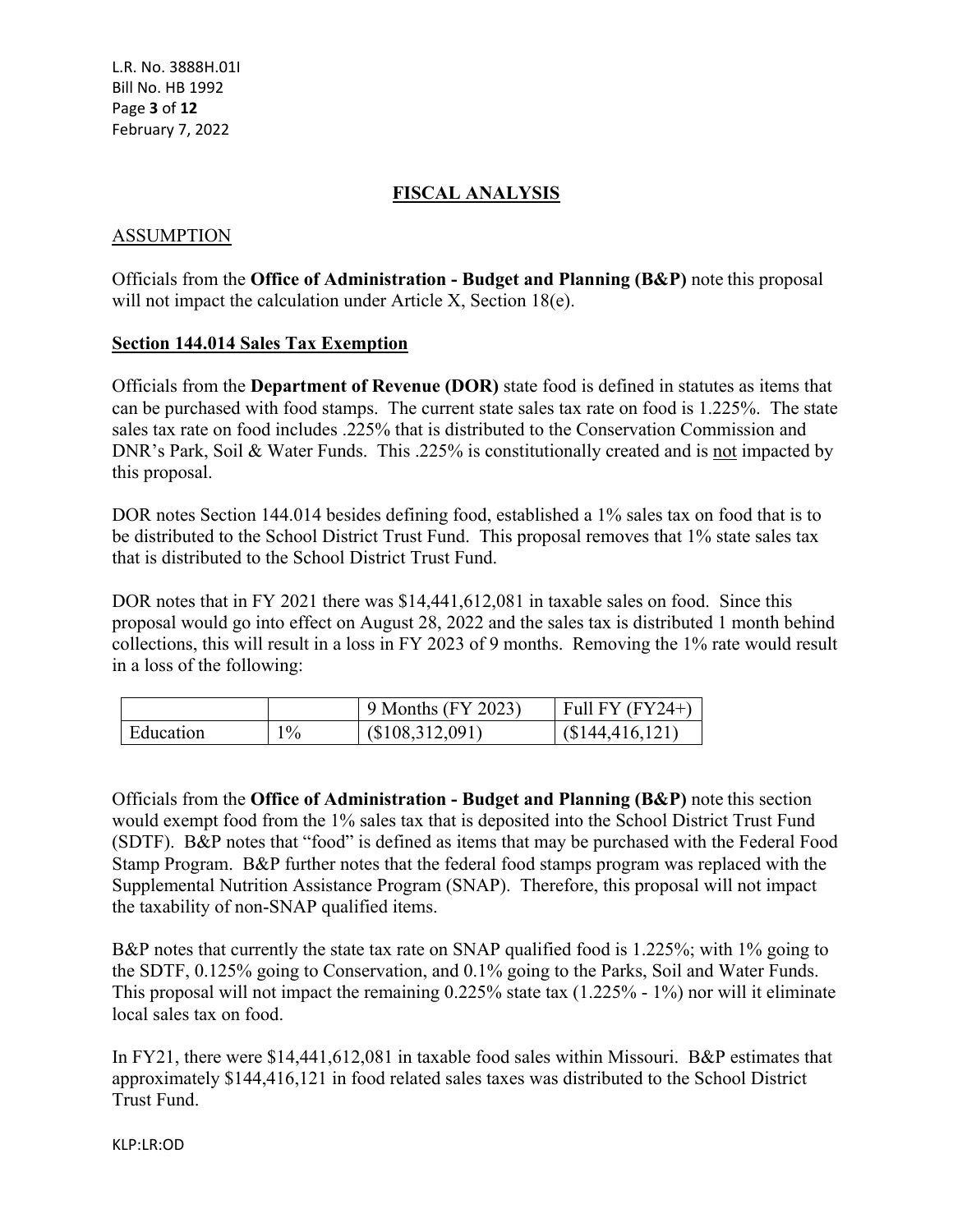L.R. No. 3888H.01I Bill No. HB 1992 Page **4** of **12** February 7, 2022

B&P notes that while this proposal would become effective August 28, 2022, sales tax distributions are one month behind collections. Therefore, B&P estimates that this provision may reduce TSR and the SDTF by \$108,312,091 in FY23. Once fully implemented, this proposal could reduce TSR and the SDTF by \$144,416,121 annually beginning in FY24.

#### **Section 144.037 Sales Tax on SNAP purchases**

**DOR** notes the purpose of Section 144.037 was to exempt from state and local tax food purchased with SNAP benefits. Repealing this section now makes the food purchased with SNAP benefits subject to tax.

Per the Department of Social Services' 2020 Annual Report the following amount of SNAP benefits have been distributed the last five years:

| Year | <b>SNAP Benefits</b> |
|------|----------------------|
| 2016 | \$1,215,939,101      |
| 2017 | \$1,118,930,607      |
| 2018 | \$1,079,320,336      |
| 2019 | \$1,009,800,131      |
| 2020 | \$1,169,322,638      |

Using the five-year average of \$1,118,662,563, this provision will result in the following additional income to the state.

|              | Tax Rate | New Tax     |
|--------------|----------|-------------|
| Conservation | 0.00125  | \$1,398,328 |
| Park, Soil & |          |             |
| Water        | 0.001    | \$1,118,663 |

To determine the amount of sales tax on food for locals DOR used the amount collected by each type of political subdivision and calculated their estimated tax rate.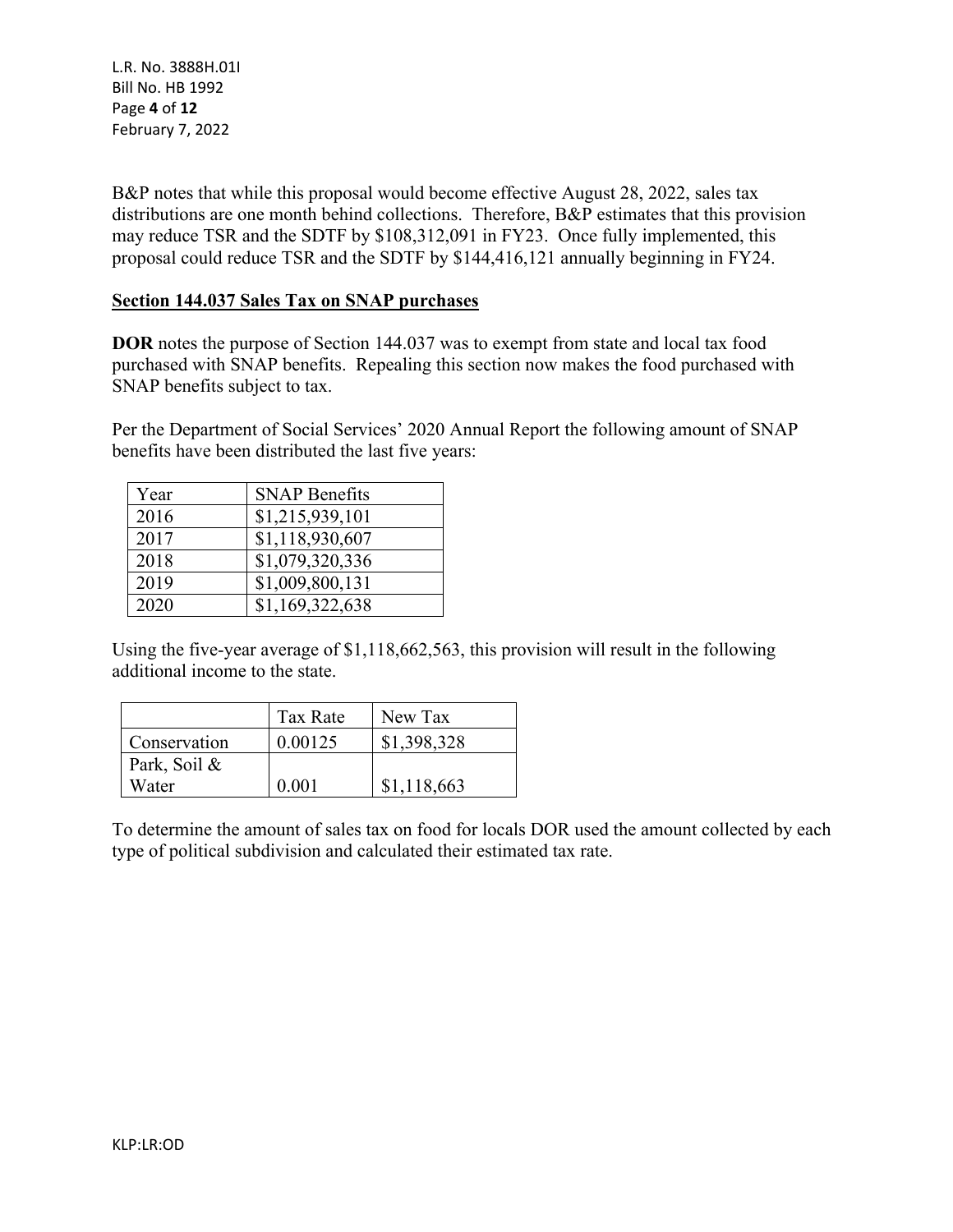L.R. No. 3888H.01I Bill No. HB 1992 Page **5** of **12** February 7, 2022

| City       | \$617,831,600 |
|------------|---------------|
| City - TIF | \$14,201,933  |
| County     | \$466,285,202 |
| <b>CID</b> | \$35,306,762  |
| <b>TDD</b> | \$32,784,758  |
| Ambulance  | \$22,503,434  |
| Fire       | \$8,445,313   |
| Emergency  | \$5,636,207   |
| Other      | \$7,009,040   |

Then DOR used the SNAP five-year average and the estimated tax rate to determine the following increase in food sales tax collected.

| <b>Local Funds</b> | FY 2023 (9)  | FY 2024      | FY 2025      |
|--------------------|--------------|--------------|--------------|
|                    | Months)      |              |              |
| City               | \$35,893,418 | \$47,857,890 | \$47,857,890 |
| City - TIF         | \$825,073    | \$1,100,097  | \$1,100,097  |
| County             | \$27,089,209 | \$36,118,945 | \$36,118,945 |
| <b>CID</b>         | \$2,051,174  | \$2,734,899  | \$2,734,899  |
| <b>TDD</b>         | \$1,904,657  | \$2,539,542  | \$2,539,542  |
| Ambulance          | \$1,307,355  | \$1,743,140  | \$1,743,140  |
| Fire               | \$490,637    | \$654,183    | \$654,183    |
| Emergency          | \$327,440    | \$436,587    | \$436,587    |
| Other              | \$407,196    | \$542,928    | \$542,928    |
| <b>Total Local</b> | \$70,296,159 | \$93,728,211 | \$93,728,211 |
| Impact             |              |              |              |

When DOR collects sales tax for the local political subdivisions, they collect a 1% fee that is transferred to general revenue to reimburse the Department for administrative costs. Collecting this tax on SNAP benefits will result in an increase of general revenue from the collection of the 1% fee.

| <b>State Fund</b> | FY 2023   | FY 2024   | FY 2025   |
|-------------------|-----------|-----------|-----------|
|                   | $\log$    | Low       |           |
| GR $(1\%$ fee)    | \$663,398 | \$884,531 | \$884,531 |

The Department of Revenue will need to modify their sales and use tax system. These changes are estimated to cost \$15,967.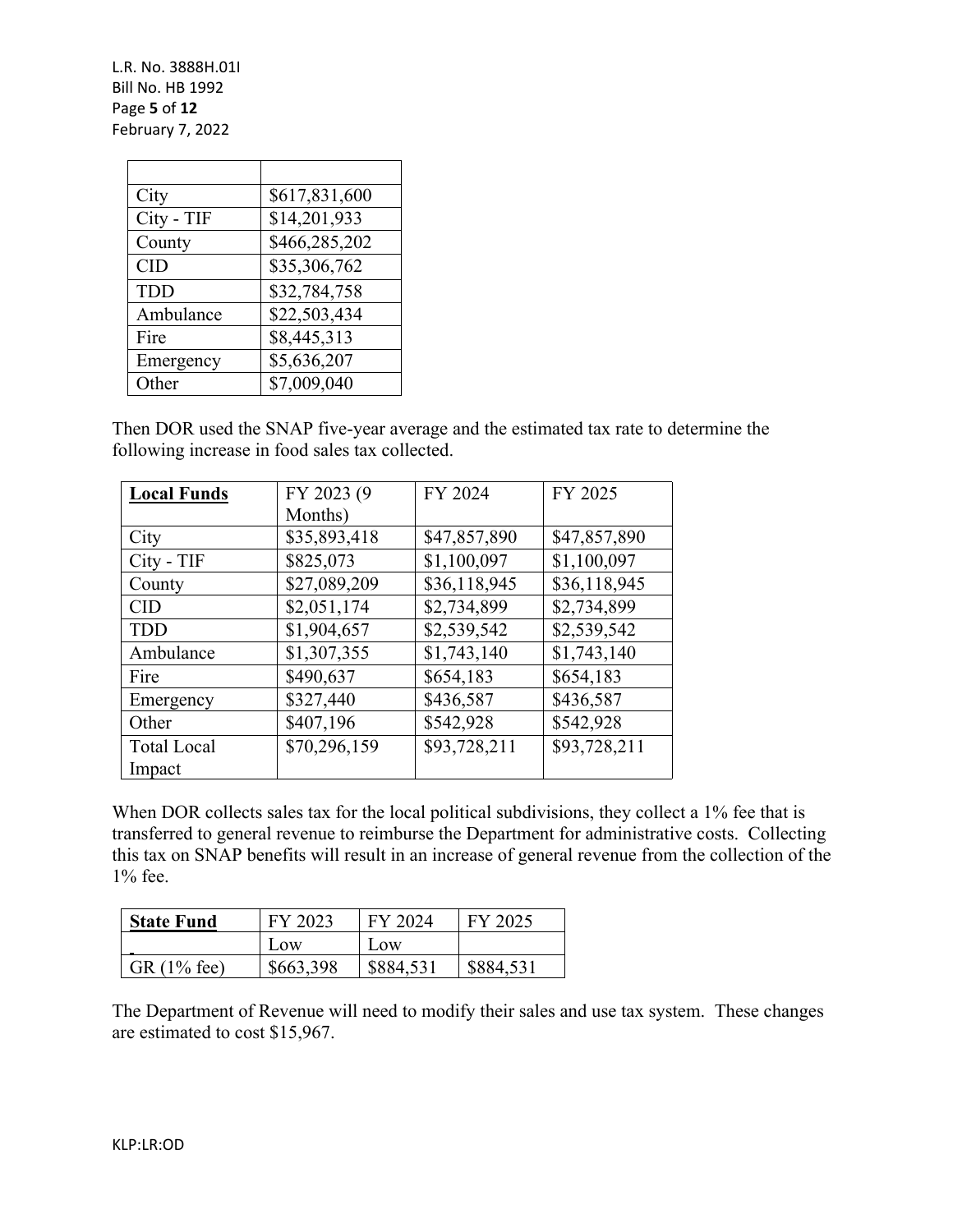L.R. No. 3888H.01I Bill No. HB 1992 Page **6** of **12** February 7, 2022

**Oversight** notes officials from the **Department of Revenue** assume modifications to the sales and use tax system would be required. The total system upgrades will cost \$ \$15,967 in FY 23 exclusively.

Officials from **B&P** note this section would end the sales tax exemption for purchases made with federal food stamps. B&P notes that this exemption also applies to the federal SNAP program, which replaced the food stamps program.

B&P notes that the repeal of this section would subject food purchased with SNAP benefits to the 0.225% state rate (0.125% Conservation and 0.1% DNR). This would not subject food sales to the 1% state rate for the School District Trust Fund, as food is becoming fully sales tax exempt under Section 144.014 of this proposal.

The repeal of this section would also subject food purchased with SNAP benefits to local sales tax.

Per the Department of Social Services (DSS) 2020 Annual Report, the five-year average of SNAP benefits was \$1,118,662,638 per year from 2016 through 2020. Therefore, B&P estimates that the repeal of this provision could increase TSR by \$1,887,743 in FY23. Once fully implemented, the repeal of this provision could increase TSR by \$2,516,991 annually. The repeal of this provision could also increase local collections by \$93,728,211 annually once fully implemented. Table 1 shows the estimated impact by fund.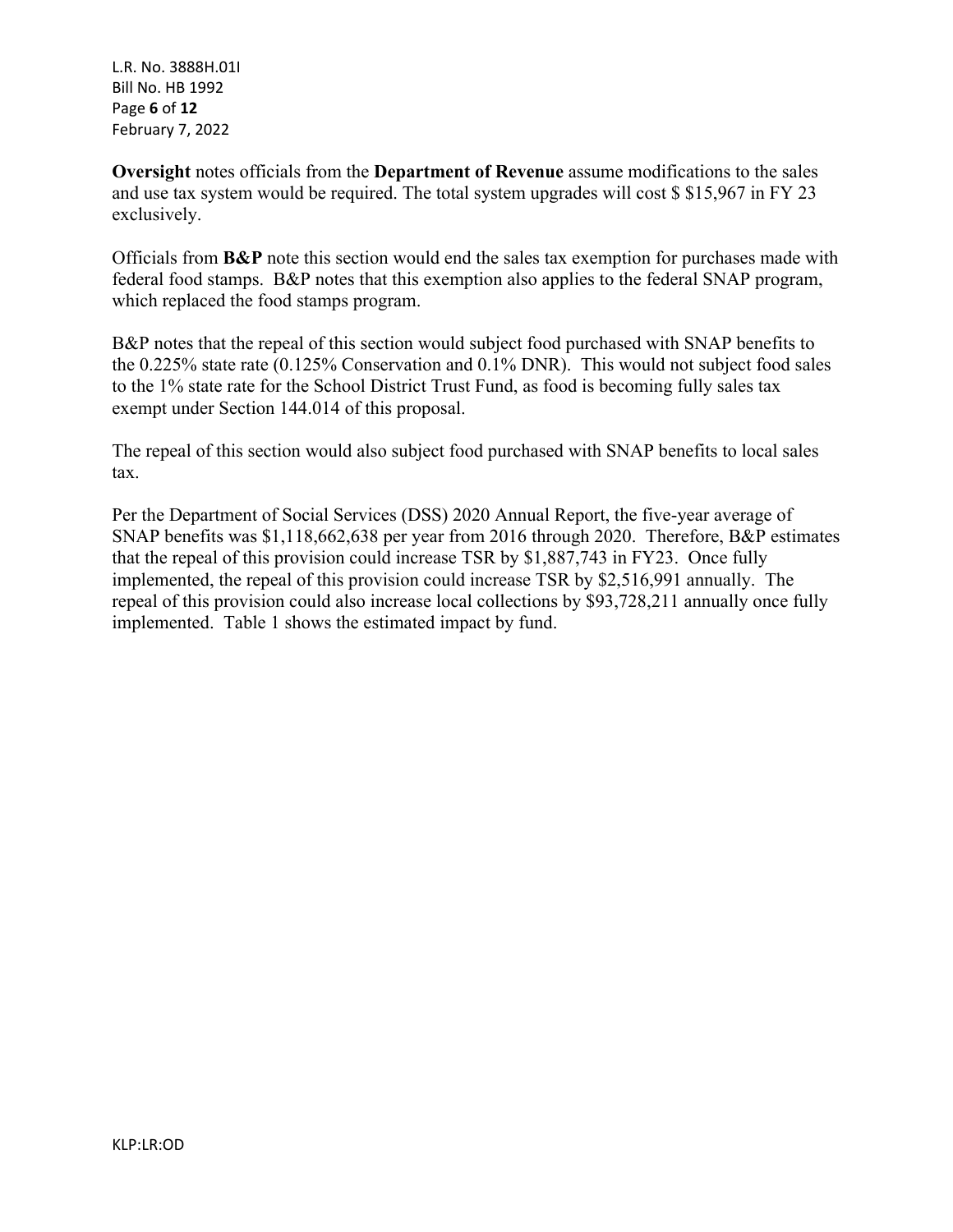| exemption          |              |              |              |
|--------------------|--------------|--------------|--------------|
| <b>State Fund</b>  | FY 2023      | FY 2024      | FY 2025      |
|                    | Low          | Low          |              |
| GR (1% local       |              |              |              |
| collection         |              |              |              |
| fee)               | \$663,398    | \$884,531    | \$884,531    |
|                    |              |              |              |
| Education          | \$0          | \$0          | \$0          |
| Conservation       | \$1,048,746  | \$1,398,328  | \$1,398,328  |
| <b>DNR</b>         | \$838,997    | \$1,118,663  | \$1,118,663  |
| <b>Total State</b> |              |              |              |
| Impact             | \$1,887,743  | \$2,516,991  | \$2,516,991  |
|                    |              |              |              |
| <b>Local Funds</b> |              |              |              |
| City               | \$35,893,418 | \$47,857,890 | \$47,857,890 |
| City - TIF         | \$825,073    | \$1,100,097  | \$1,100,097  |
| County             | \$27,089,209 | \$36,118,945 | \$36,118,945 |
| <b>CID</b>         | \$2,051,174  | \$2,734,899  | \$2,734,899  |
| <b>TDD</b>         | \$1,904,657  | \$2,539,542  | \$2,539,542  |
| Ambulance          | \$1,307,355  | \$1,743,140  | \$1,743,140  |
| Fire               | \$490,637    | \$654,183    | \$654,183    |
| Emergency          | \$327,440    | \$436,587    | \$436,587    |
| Other              | \$407,196    | \$542,928    | \$542,928    |
| <b>Total Local</b> |              |              |              |
| Impact             | \$70,296,159 | \$93,728,211 | \$93,728,211 |

Table 1: Impact from repealing SNAP sales tax

## **Proposal as a Whole**

B&P estimates that this proposal could reduce TSR by \$105,760,950 in FY23. Once fully implemented in FY24, this proposal could reduce TSR by \$141,014,599 annually. Table 2 shows the summary impact by fund.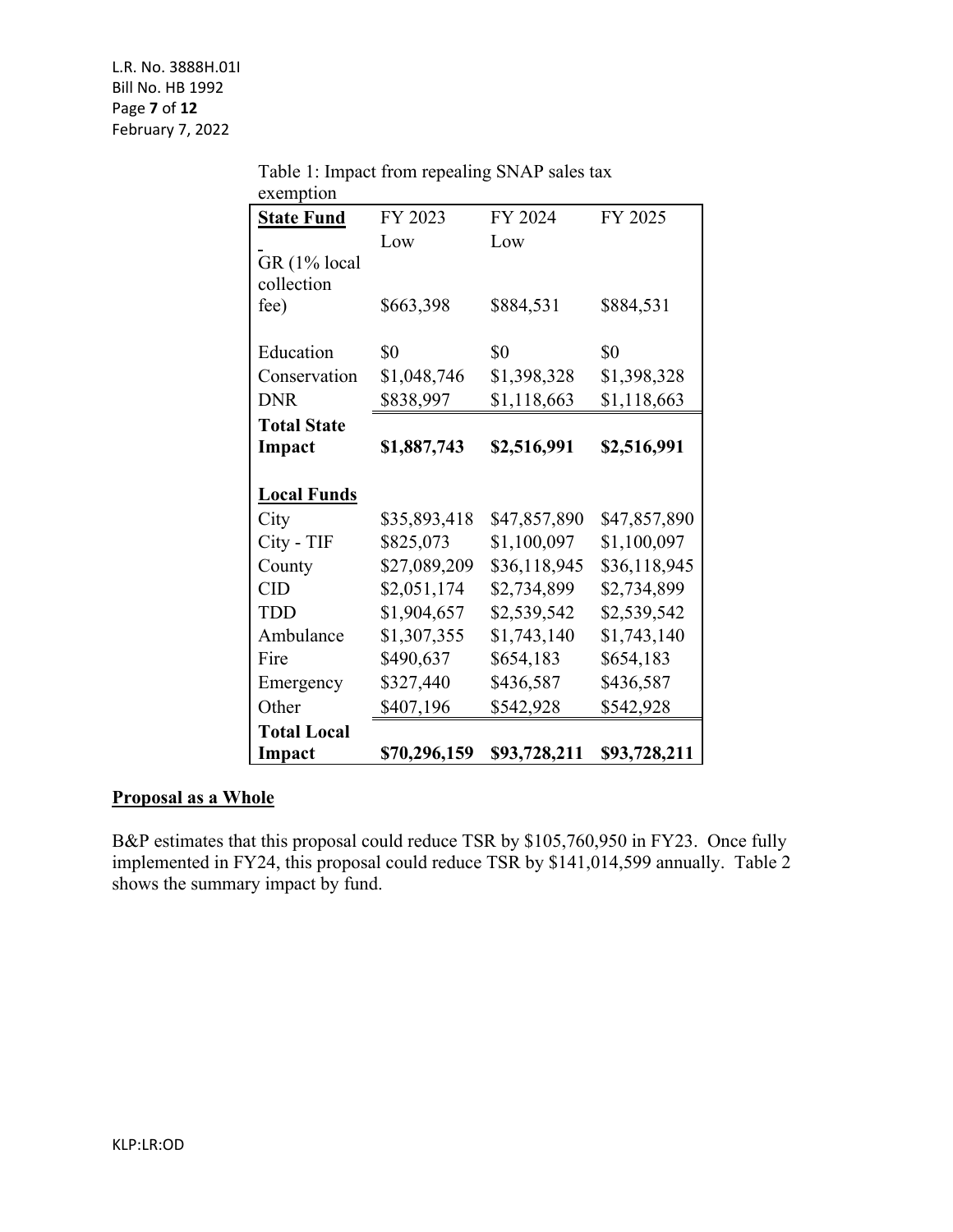| Table 2: Summary of Impact by Fund |                                   |                   |                 |  |  |  |
|------------------------------------|-----------------------------------|-------------------|-----------------|--|--|--|
| <b>State Fund</b>                  | FY 2023                           | FY 2024           | FY 2025         |  |  |  |
| GR (1%                             |                                   |                   |                 |  |  |  |
| local                              |                                   |                   |                 |  |  |  |
| collection                         |                                   |                   |                 |  |  |  |
| fee)                               | \$663,398                         | \$884,531         | \$884,531       |  |  |  |
|                                    | <b>School District Trust Fund</b> |                   |                 |  |  |  |
| <b>Sales Tax</b>                   |                                   |                   |                 |  |  |  |
| Loss                               | (\$108,312,091)                   | (\$144,416,121)   | (\$144,416,121) |  |  |  |
| <b>SNAP</b>                        |                                   |                   |                 |  |  |  |
| Repeal                             | \$0                               | \$0               | \$0             |  |  |  |
| Net SDTF                           | (\$108,312,091)                   | (\$144,416,121)   | (\$144,416,121) |  |  |  |
|                                    |                                   |                   |                 |  |  |  |
| Conservation                       | \$1,048,746                       | \$1,398,328       | \$1,398,328     |  |  |  |
| <b>DNR</b>                         | \$838,997                         | \$1,118,663       | \$1,118,663     |  |  |  |
| <b>Total State</b>                 |                                   |                   |                 |  |  |  |
| Impact                             | (\$105,760,950)                   | (\$141, 014, 599) | (\$141,014,599) |  |  |  |
|                                    |                                   |                   |                 |  |  |  |
| <b>Local Funds</b>                 |                                   |                   |                 |  |  |  |
| City                               | \$35,893,418                      | \$47,857,890      | \$47,857,890    |  |  |  |
| City - TIF                         | \$825,073                         | \$1,100,097       | \$1,100,097     |  |  |  |
| County                             | \$27,089,209                      | \$36,118,945      | \$36,118,945    |  |  |  |
| <b>CID</b>                         | \$2,051,174                       | \$2,734,899       | \$2,734,899     |  |  |  |
| TDD                                | \$1,904,657                       | \$2,539,542       | \$2,539,542     |  |  |  |
| Ambulance                          | \$1,307,355                       | \$1,743,140       | \$1,743,140     |  |  |  |
| Fire                               | \$490,637                         | \$654,183         | \$654,183       |  |  |  |
| Emergency                          | \$327,440                         | \$436,587         | \$436,587       |  |  |  |
| Other                              | \$407,196                         | \$542,928         | \$542,928       |  |  |  |
| <b>Total Local</b>                 |                                   |                   |                 |  |  |  |
| Impact                             | \$70,296,159                      | \$93,728,211      | \$93,728,211    |  |  |  |

**Oversight** notes this proposal would go into effect on August 28, 2022 and the sales tax is distributed 1 month behind collections. Therefore, Oversight will show the fiscal impacts estimated by B&P and DOR in FY 2023 for 9 months.

Officials from the **Missouri Department of Conservation** assume this proposal will have an unknown fiscal impact but greater than \$250,000. The Conservation Sales Tax funds are derived from one-eighth of one percent sales and use tax pursuant to Article IV Section 43 (a) of the Missouri Constitution. Any decrease in sales and use tax collected would decrease revenue to the Conservation Sales Tax funds. However, the initiative is very complex and may require adjustments to Missouri sales tax law, which could cause some downside risk to the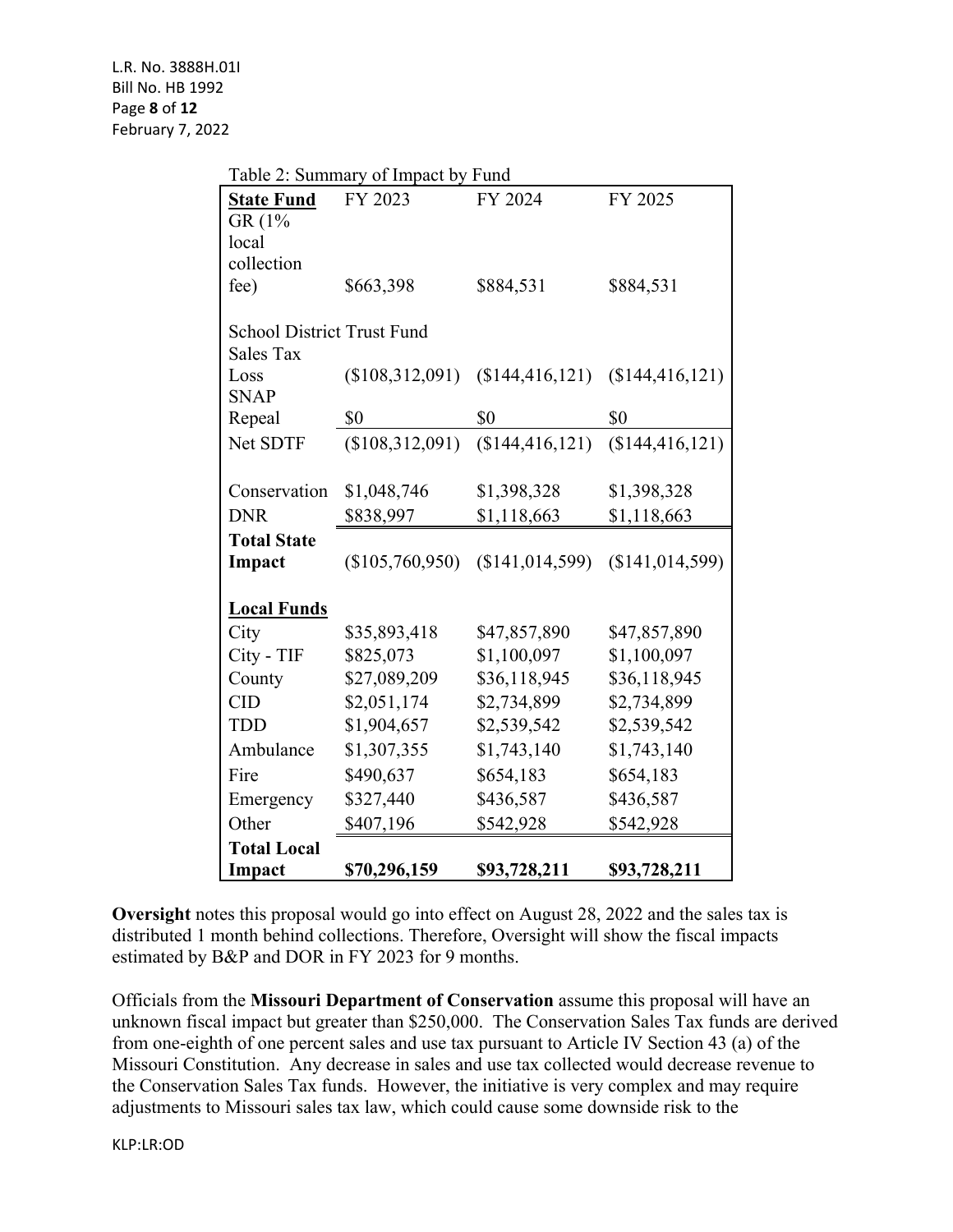L.R. No. 3888H.01I Bill No. HB 1992 Page **9** of **12** February 7, 2022

Conservation Sales Tax. MDC assumes the Department of Revenue would be better able to estimate the anticipated fiscal impact that would result from this proposal.

**Oversight** notes that the Conservation and Park, Soil, and Water Sales Tax funds are derived from one-eighth of one percent sales and use tax pursuant to Article IV Section 43 (a) of the Missouri Constitution and the one-tenth percent sales and use tax pursuant to Article IV Section 47 (a) of the Missouri Constitution thus MDC and DNR sales taxes are constitutional mandates and are not impacted by this proposal.

Officials from the **Department of Natural Resources** defer to the **Department of Revenue** for the potential fiscal impact of this proposal.

Officials from the **Department of Elementary and Secondary Education**, **Missouri Department of Transportation**, and the **City of Springfield** each assume the proposal will have no fiscal impact on their respective organizations. **Oversight** does not have any information to the contrary.

**Oversight** only reflects the responses received from state agencies and political subdivisions; however, other cities and counties were requested to respond to this proposed legislation but did not. A general listing of political subdivisions included in Oversight's database is available upon request.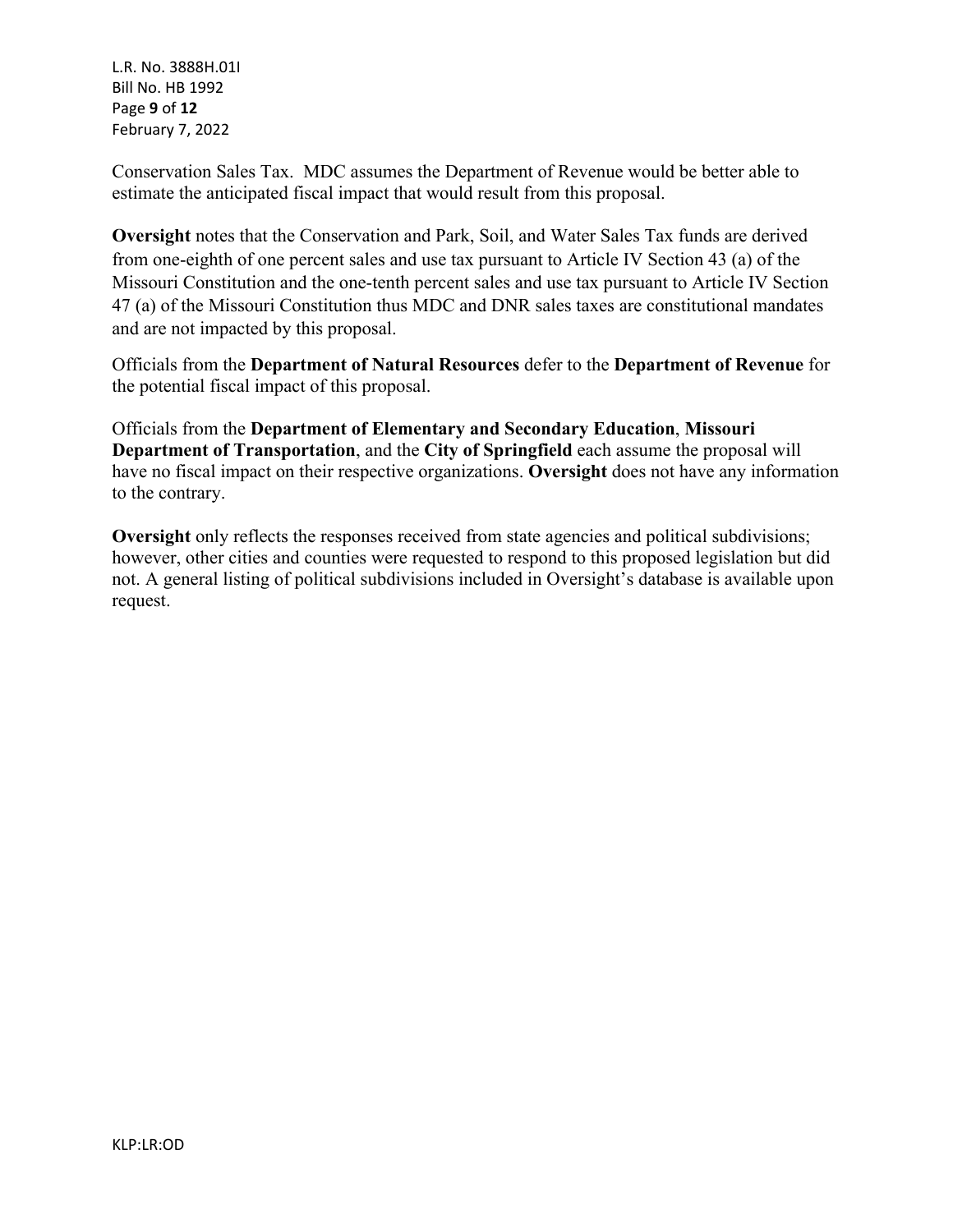L.R. No. 3888H.01I Bill No. HB 1992 Page **10** of **12** February 7, 2022

| FISCAL IMPACT - State                                           | FY 2023            | FY 2024          | FY 2025          |
|-----------------------------------------------------------------|--------------------|------------------|------------------|
| Government                                                      | $(10 \text{ Mo.})$ |                  |                  |
|                                                                 |                    |                  |                  |
| <b>GENERAL REVENUE</b>                                          |                    |                  |                  |
|                                                                 |                    |                  |                  |
| $\frac{\text{Costs}}{\text{}} - \frac{144.037 - \text{DOR}}{2}$ |                    |                  |                  |
| Sales/Use tax system                                            | (\$15,967)         | \$0              | \$0              |
| modifications p. 5                                              |                    |                  |                  |
| Revenue Gain $-1\%$ Collection                                  |                    |                  |                  |
| fee on taxed SNAP purchases                                     |                    |                  |                  |
| §144.037 p. 4-6                                                 | \$663,398          | \$884,531        | \$884,531        |
|                                                                 |                    |                  |                  |
| <b>NET ESTIMATED EFFECT</b>                                     |                    |                  |                  |
| <b>ON GENERAL REVENUE</b>                                       | \$647,431          | \$884,531        | <u>\$884,531</u> |
|                                                                 |                    |                  |                  |
|                                                                 |                    |                  |                  |
|                                                                 |                    |                  |                  |
|                                                                 |                    |                  |                  |
|                                                                 |                    |                  |                  |
|                                                                 |                    |                  |                  |
|                                                                 |                    |                  |                  |
|                                                                 |                    |                  |                  |
|                                                                 |                    |                  |                  |
| FISCAL IMPACT - State                                           | FY 2023            | FY 2024          | FY 2025          |
| Government (continued)                                          | $(10 \text{ Mo.})$ |                  |                  |
|                                                                 |                    |                  |                  |
| <b>SCHOOL DISTRICT</b><br><b>TRUST FUND</b>                     |                    |                  |                  |
|                                                                 |                    |                  |                  |
| Revenue Reduction                                               |                    |                  |                  |
| Removing 1% tax rate on food                                    |                    |                  |                  |
| $-$ §144.014 p. 3-4                                             | (\$108,312,091)    | (\$144,416,121)  | (\$144,416,121)  |
|                                                                 |                    |                  |                  |
| <b>ESTIMATED NET EFFECT</b>                                     |                    |                  |                  |
| <b>ON SCHOOL DISTRICT</b>                                       |                    |                  |                  |
| TRUST FUND (0688)                                               | $($ \$108,312,091) | (S144, 416, 121) | (S144, 416, 121) |
|                                                                 |                    |                  |                  |
| <b>PARKS AND SOILS STATE</b>                                    |                    |                  |                  |
| <b>SALES TAX FUNDS (0613)</b>                                   |                    |                  |                  |
| & 0614)                                                         |                    |                  |                  |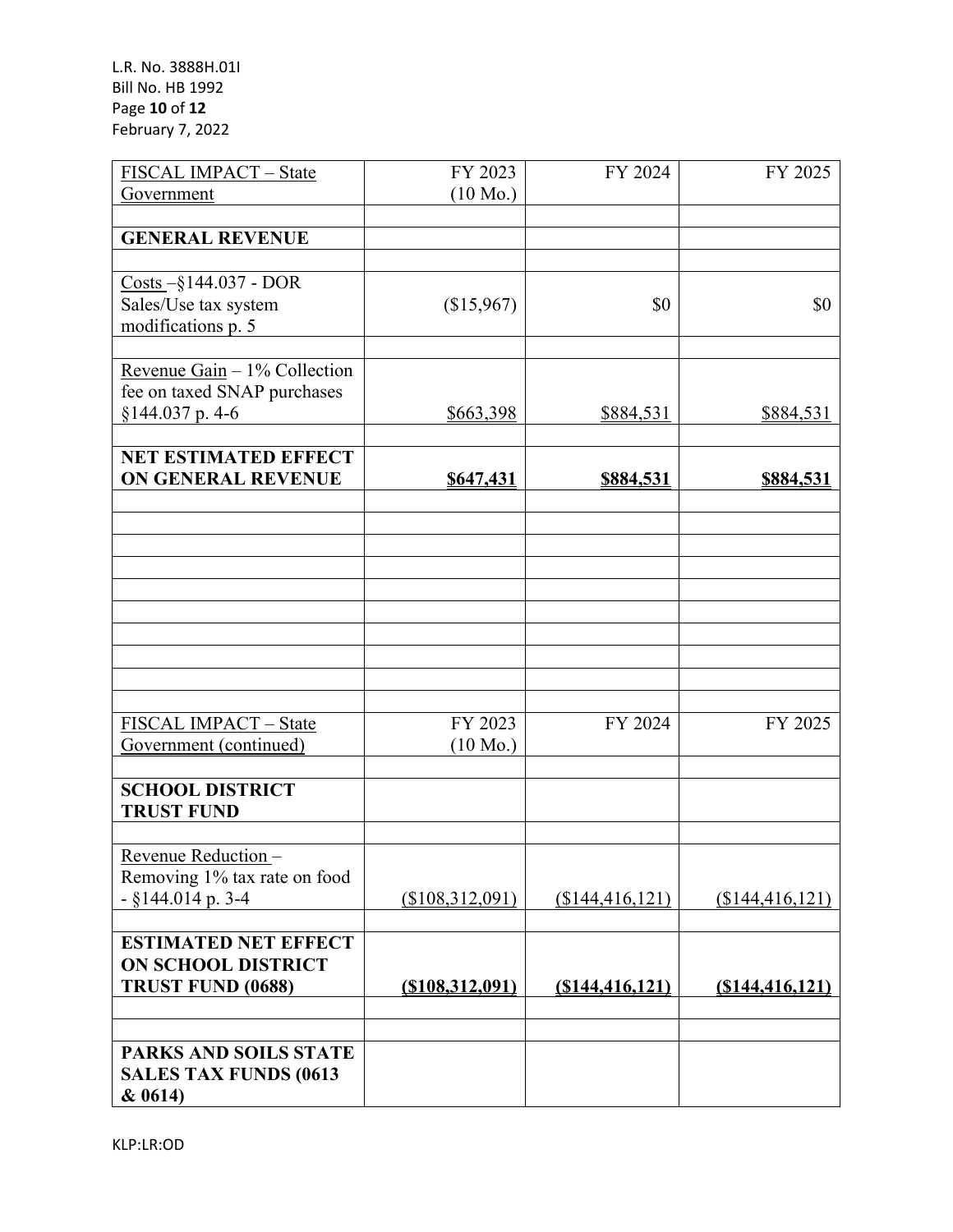| Revenue Gain - Sales tax on |             |             |                    |
|-----------------------------|-------------|-------------|--------------------|
| SNAP purchases §144.037 p.  |             |             |                    |
| $4-6$                       | \$838,997   | \$1,118,663 | \$1,118,663        |
|                             |             |             |                    |
| <b>ESTIMATED NET EFFECT</b> |             |             |                    |
| <b>ON PARKS AND SOILS</b>   |             |             |                    |
| <b>STATE SALES TAX</b>      |             |             |                    |
| FUNDS (0613 & 0614)         | \$838,997   | \$1,118,663 | <u>\$1,118,663</u> |
|                             |             |             |                    |
|                             |             |             |                    |
| <b>CONSERVATION</b>         |             |             |                    |
| <b>COMMISSION FUNDS</b>     |             |             |                    |
|                             |             |             |                    |
| (0609)                      |             |             |                    |
|                             |             |             |                    |
| Revenue Gain - Sales tax on |             |             |                    |
| SNAP purchases §144.037 p.  |             |             |                    |
| $4-6$                       | \$1,048,746 | \$1,398,328 | \$1,398,328        |
|                             |             |             |                    |
| <b>ESTIMATED NET EFFECT</b> |             |             |                    |
| <b>ON CONSERVATION</b>      |             |             |                    |
| <b>COMMISSION FUND</b>      |             |             |                    |
| (0609)                      | \$1,048,746 | \$1,398,328 | <u>\$1,398,328</u> |

| FISCAL IMPACT - Local            | FY 2023            | FY 2024             | FY 2025      |
|----------------------------------|--------------------|---------------------|--------------|
| Government                       | $(10 \text{ Mo.})$ |                     |              |
|                                  |                    |                     |              |
| <b>LOCAL POLITICAL</b>           |                    |                     |              |
| <b>SUBDIVISIONS</b>              |                    |                     |              |
|                                  |                    |                     |              |
| Revenue Gain - Sales tax on      |                    |                     |              |
| SNAP purchases $§144.037$ p. 6-7 | \$70,296,159       | \$93,728,211        | \$93,728,211 |
|                                  |                    |                     |              |
| <b>NET ESTIMATED EFFECT</b>      |                    |                     |              |
| ON LOCAL POLITICAL               |                    |                     |              |
| <b>SUBDIVISIONS</b>              | \$70,296,159       | <u>\$93,728,211</u> | \$93,728,21  |

# FISCAL IMPACT – Small Business

Small businesses that sell food, as defined in the legislation, could be impacted by this proposal.

# FISCAL DESCRIPTION